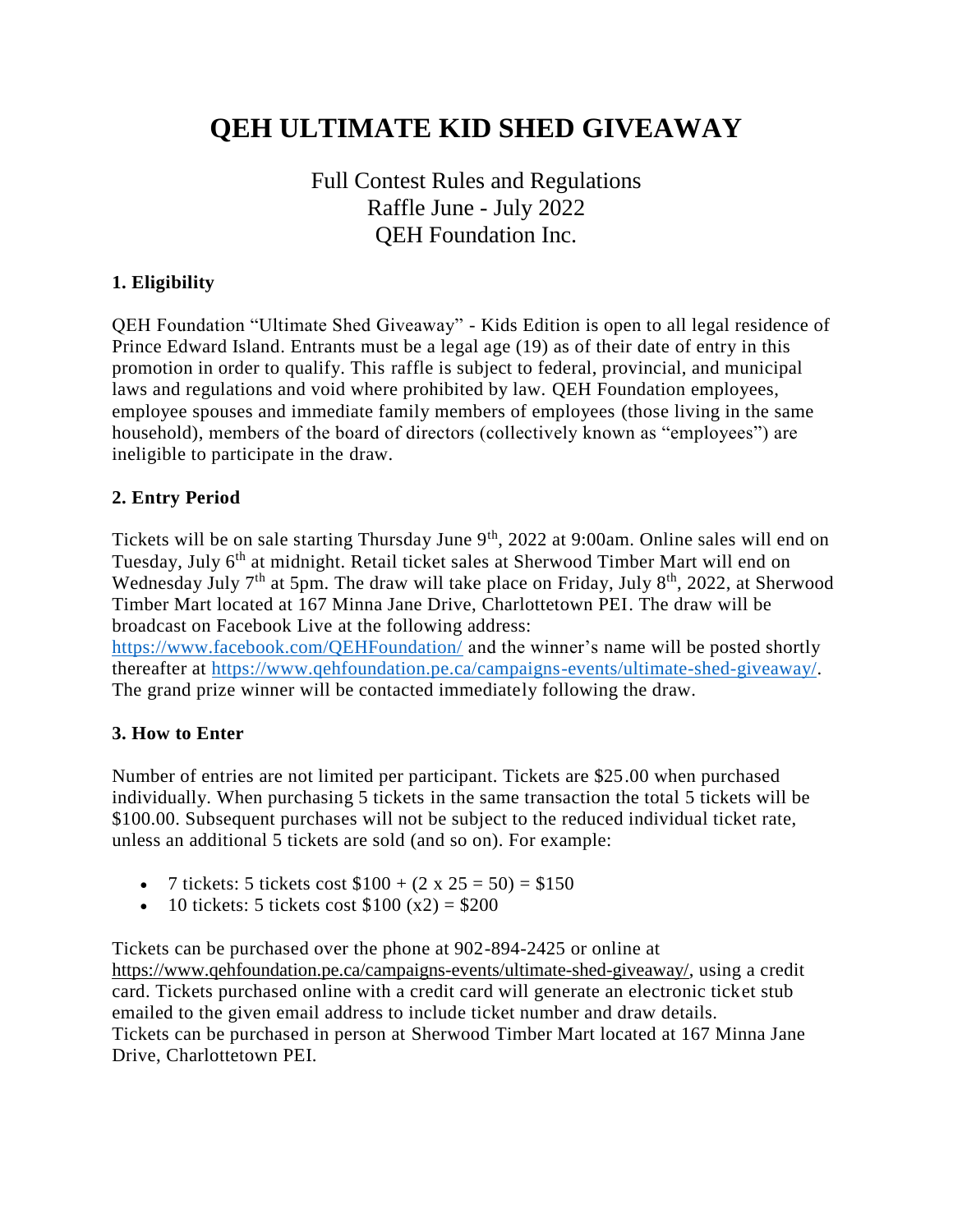QEH Foundation staff and board members are also authorized to sell tickets for the "Ultimate Shed Giveaway" - Kids Edition draw.

To ensure flexibility to stay within provincial and federal guidelines and recommendations due to Covid-19, QEH Foundation reserves the right to eliminate all in person ticket purchases and make participation in the "Ultimate Shed Giveaway" - Kids Edition exclusively online. This is intended only to protect participants, employees, sponsors, and all those associated with QEH Foundation and the "Ultimate Shed Giveaway" - Kids Edition

## **4. Prizes**

Shed delivery is free anywhere in Prince Edward Island and must be arranged with Shaw's Towing by the winner and delivered within 14 days of the draw date, to a location that is accessible. If the location is not accessible, the delivery will take place to the closest destination as large truck delivery allows. If arrangements and delivery do not take place within this time frame, the QEH Foundation reserves the right to re-draw and award a new winner based on outlined regulations not being adhered to.

Acceptance of the prize grants QEH Foundation permission to obtain at least one photograph of winner(s) with shed; and use the winner's entry, name, and likeness for advertising, promotion, and trade without further compensation or remuneration unless prohibited by law.

Once the shed is delivered to the winner, any required maintenance and upkeep becomes the responsibility of the winner.

## **5. Agreement to Rules**

By entering this raffle, the Entrant ("You") agrees to abide by the rules and regulations. QEH Foundation reserves the right to refuse, withdraw or disqualify any entry at any time at its sole discretion. By entering, You represent that you are eligible to participate based on eligibility requirements explained.

## **6. Sponsorship**

QEH Foundation is the primary organization and sole financial benefactor of the funds raised with the "Ultimate Shed Giveaway" - Kids Edition. Sponsors for the "Ultimate Shed Giveaway" - Kids Edition include but may not be limited to: Sherwood Timber Mart, Arsenault Bros Construction, and Plank & Pine Interior Design, as well as a variety of 'contributors'.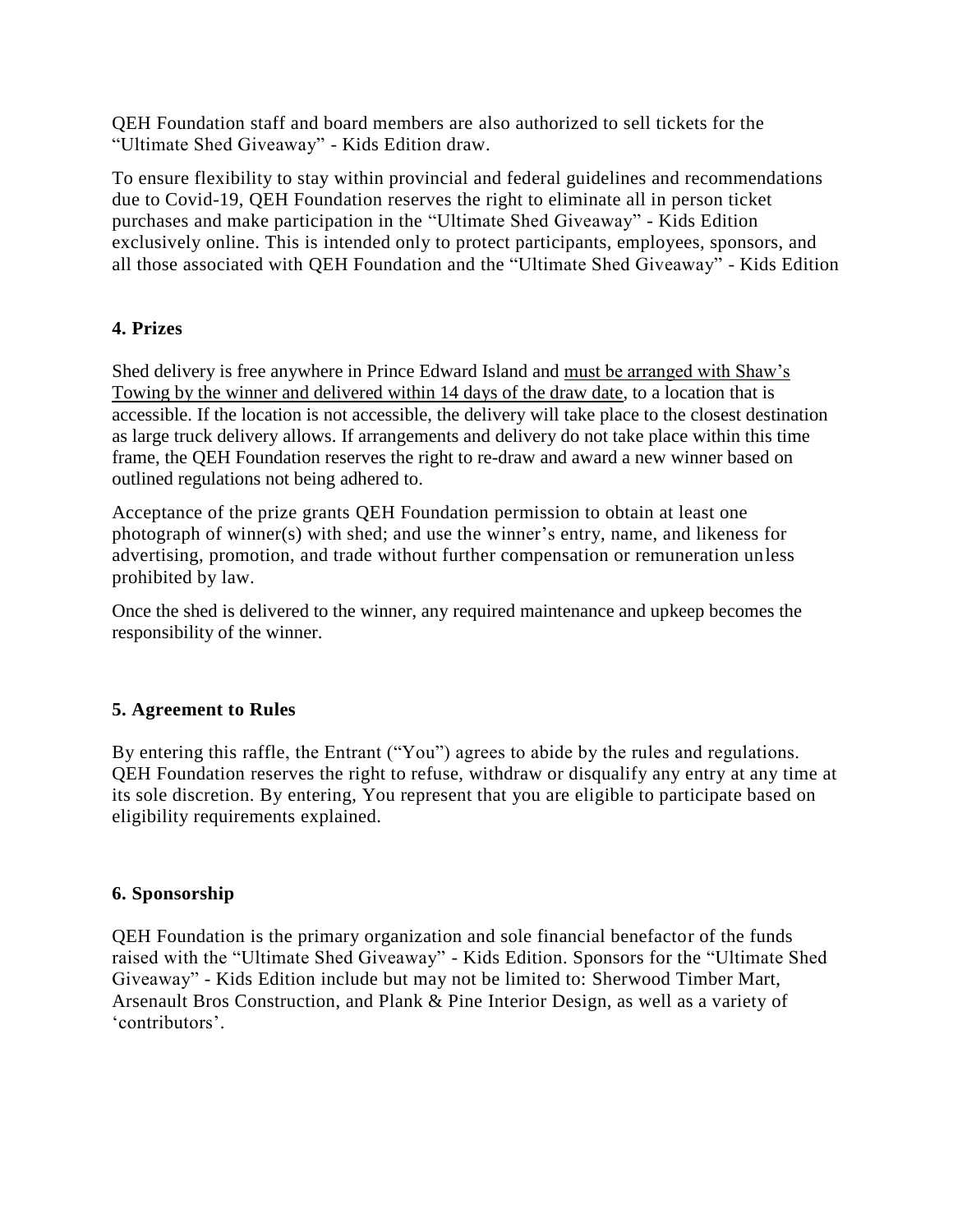#### **7. Selection and Notification of the Winner**

A minimum of two ineligible "employees" of QEH Foundation will be in attendance and will draw a ticket at random from a closed ticket drum. The draws will be available for viewing via Facebook Live on our QEH Foundation Facebook page.

An "employee" of QEH Foundation will notify the winner immediately following the Facebook Live draw.

QEH Foundation isn't liable for the winner's failure to receive notification of winning if he or she provided a wrong email address or incorrect phone number or if their email security settings caused your prize notification to go into the spam or junk folder.

#### **8. Terms & Conditions**

QEH Foundation reserve the right to modify, suspend, cancel or terminate in the event that non-authorized human intervention, a bug or virus, fraud, or other causes beyond your control impact or corrupt the security, fairness, proper conduct, or administration of the raffle.

It is the right of QEH Foundation to disqualify anyone who violates the terms and reserves the rights to seek damages to the fullest extent permitted by law in cases where a participant has caused deliberate damage or undermined the legal operation of the promotion.

## **9. Limitation of Liability**

By entering the QEH Foundation "Ultimate Shed Giveaway" - Kids Edition You are agreeing to the rules and regulations and terms and conditions associated to this promotion. Entering this draw constitutes your agreement to release and hold harmless QEH Foundation, event sponsors and their subsidiaries, affiliates, and employees against all claims liability, illness, injury, death and/or loss that occurs directly or indirectly from participation in the contest or use/misuse of the awarded prize(s).

## **10. Privacy Policy**

Entrant's information being collected is for the purpose of the "Ultimate Shed Giveaway" - Kids Edition only. Personal information that you provide is protected under the provisions of the Privacy Act.

## **11. Social Media Platform Rules**